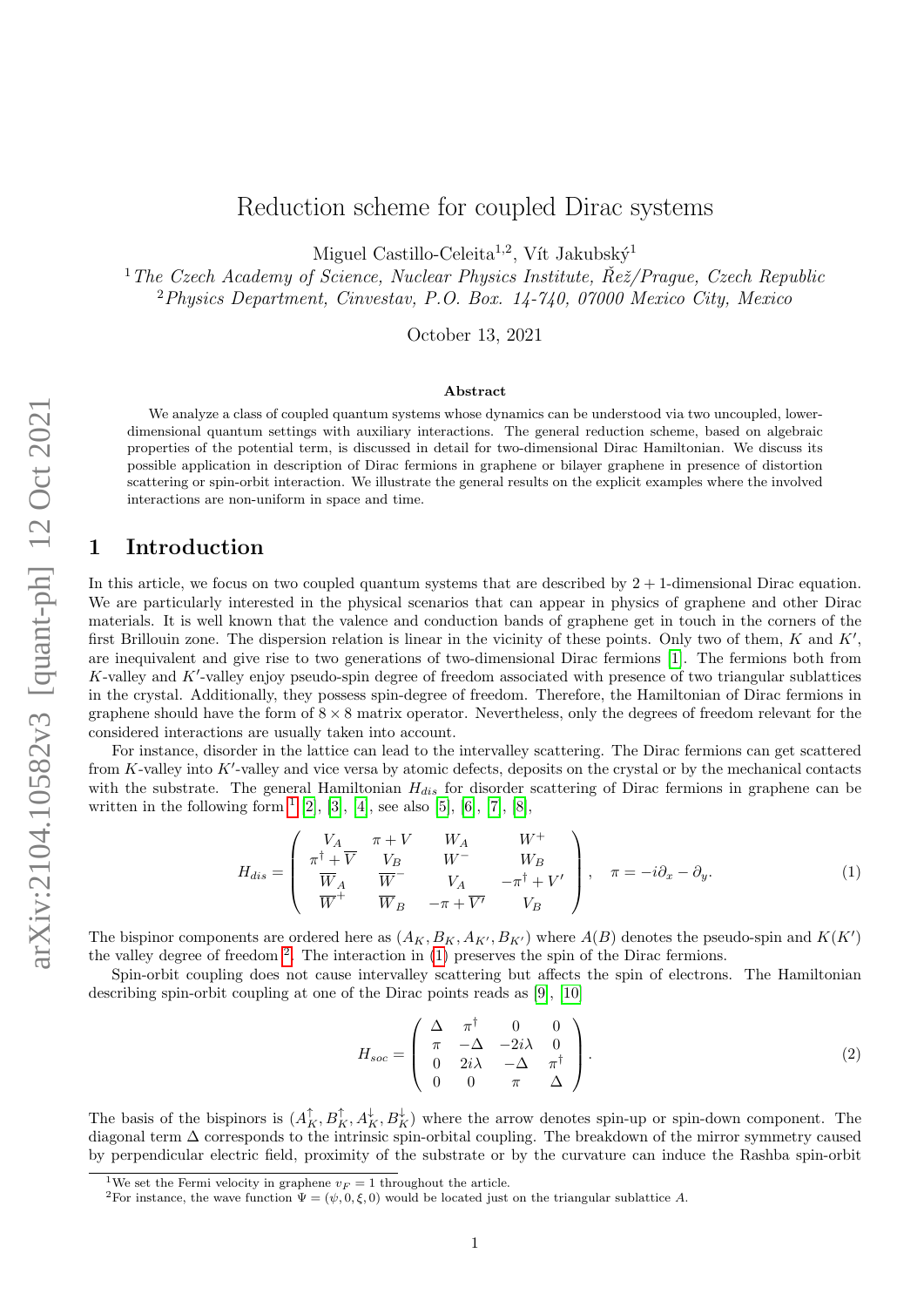interaction  $\lambda$ , see [\[11\]](#page-10-10), [\[12\]](#page-10-11), [\[13\]](#page-10-12), [\[14\]](#page-10-13). The intrinsic coupling competes with the Rashba term in the opening of the gap in the spectrum. The gap induced by the nonvanishing  $\Delta$  gets closed as long as  $\lambda$  gets dominant [\[11\]](#page-10-10).

The bilayer graphene consists of two layers of graphene that are close to each other. The two layers can be mutually oriented in different ways. In Bernal stacking (also called AB stacking), the layers are assembled in such a way that  $A_2$  atoms of the upper layer sit just above the  $B_1$  atoms of the lower layer. The atoms  $A_1$  of the lower layer are then below the center of the hexagons of the upper lattice. The effective Hamiltonian for the low-energy particles can be written in the following form [\[15\]](#page-11-0), [\[16\]](#page-11-1), [\[17\]](#page-11-2),

<span id="page-1-0"></span>
$$
H_{blg} = \begin{pmatrix} -\Delta & \pi^{\dagger} & 0 & v_{3}\pi \\ \pi & -\Delta & v_{1} & 0 \\ 0 & v_{1} & \Delta & \pi^{\dagger} \\ v_{3}\pi^{\dagger} & 0 & \pi & \Delta \end{pmatrix}.
$$
 (3)

The basis of the bispinors is  $(A_1, B_1, A_2, B_2)$ , where  $A_i(B_i)$  are  $A(B)$  atoms from the j-th layer. The diagonal term  $-\sigma_3 \otimes \sigma_0 \Delta$  reflects possible difference of the electrostatic potential in the two layers. The parameter  $v_1$  is proportional to the  $A_2-B_1$  hopping energy whereas  $v_3$  is the coupling constant of the trigonal warping term. There holds  $v_3 \ll v_F$  and  $v_3$  is frequently set to zero in the analysis of the low-energy regime [\[4\]](#page-10-3).

The article is organized as follows. In the next section, we will discuss a class of coupled systems whose evolution equation can be reduced into two equations of lower dimension. First, we discuss the general framework and then we apply it on two-dimensional Dirac Hamiltonian. In the third section, we apply the scheme on the energy operator [\(1\)](#page-0-2) describing disorder scattering. The Hamiltonians [\(2\)](#page-0-3) and [\(3\)](#page-1-0) are considered in the fourth section. Explicit examples are presented. The last section is left for discussion.

## 2 Reducible coupled systems

In order to introduce the general idea and the related notation, let us consider a generic quantum system which is described by the following evolution equation

<span id="page-1-1"></span>
$$
\mathcal{H}\Psi = \left(-i\partial_t + \mathbf{1} \otimes D + \mathbb{S}_{11} \otimes V_{11} + \sum_{j,k=2}^N \mathbb{S}_{jk} \otimes V_{jk}\right)\Psi = 0.
$$
\n(4)

The wave function  $\Psi$  belongs to the space  $\mathbb{C}^N\otimes\mathcal{L}$  where  $\mathcal{L}$  is a Hilbert space whose actual form is not essential at the moment. The operator 1 is identity matrix on  $\mathbb{C}^N$ . The matrices  $\mathbb{S}_{ij}$  form the basis of  $N \times N$  matrices. They have all entries vanishing except a single matrix element,

$$
(\mathbb{S}_{jk})_{lm} = \delta_{jl}\delta_{km}, \quad j, k, l, m \in \{1, \dots, N\}.
$$
\n
$$
(5)
$$

The operator  $\mathbf{1} \otimes D$  represents a kinetic energy term. We can it leave unspecified at the moment. The potential term is required to be hermitian which imposes corresponding restriction on the operators  $V_{ik}$  that are acting on L.

The potential term in [\(4\)](#page-1-1) is block-diagonal, i.e. the equation [\(4\)](#page-1-1) can be partially decoupled. It allows us to find some of its solutions by solving the reduced equation

<span id="page-1-2"></span>
$$
(-i\partial_t + D + V_{11})\psi = 0,\t\t(6)
$$

where  $\psi \in \mathcal{L}$ . Indeed, if  $\psi$  satisfies the equation above, then the wave function  $\Psi = (\psi, 0, \dots, 0)^T$  is solution of [\(4\)](#page-1-1). This partial solvability is preserved in a large family of equations  $\tilde{\mathcal{H}}\Psi = 0$  that can be obtained from (4) by a similarity transformation  $\mathcal{U}, \tilde{\mathcal{H}} = \mathcal{U}\mathcal{H}\mathcal{U}^{-1}$ . If we require  $\mathcal{U}$  to preserve the form of the kinetic energy term and to keep the operator  $\mathcal{H}$  hermitian, we can define the transformation as  $\mathcal{U} = \mathbb{U} \otimes 1$  with U being a constant unitary matrix. The operator  $\tilde{\mathcal{H}}$  can be called reducible as some of its zero modes can be obtained by solution of the reduced equation [\(6\)](#page-1-2). We can denote the number of reduced equations associated with [\(4\)](#page-1-1) as the degree of the reducibility of [\(4\)](#page-1-1). For instance the potential term  $V = \mathbb{S}_{11} \otimes V_{11} + \mathbb{S}_{22} \otimes V_{22} + \sum_{j,k=3}^{N} \mathbb{S}_{jk} \otimes V_{jk}$  would possess reducibility of at least second degree.

Let us turn our attention to the special case where [\(4\)](#page-1-1) corresponds to a two-dimensional Dirac equation

<span id="page-1-3"></span>
$$
\mathcal{H}\Psi = \left[ -i\partial_t + \sigma_0 \otimes (-i\sigma_1 \partial_x - i\sigma_2 \partial_y) + \sum_{k=1}^2 \mathbb{S}_k \otimes \begin{pmatrix} a_k & b_k \\ b_k^{\dagger} & d_k \end{pmatrix} \right] \Psi = 0.
$$
 (7)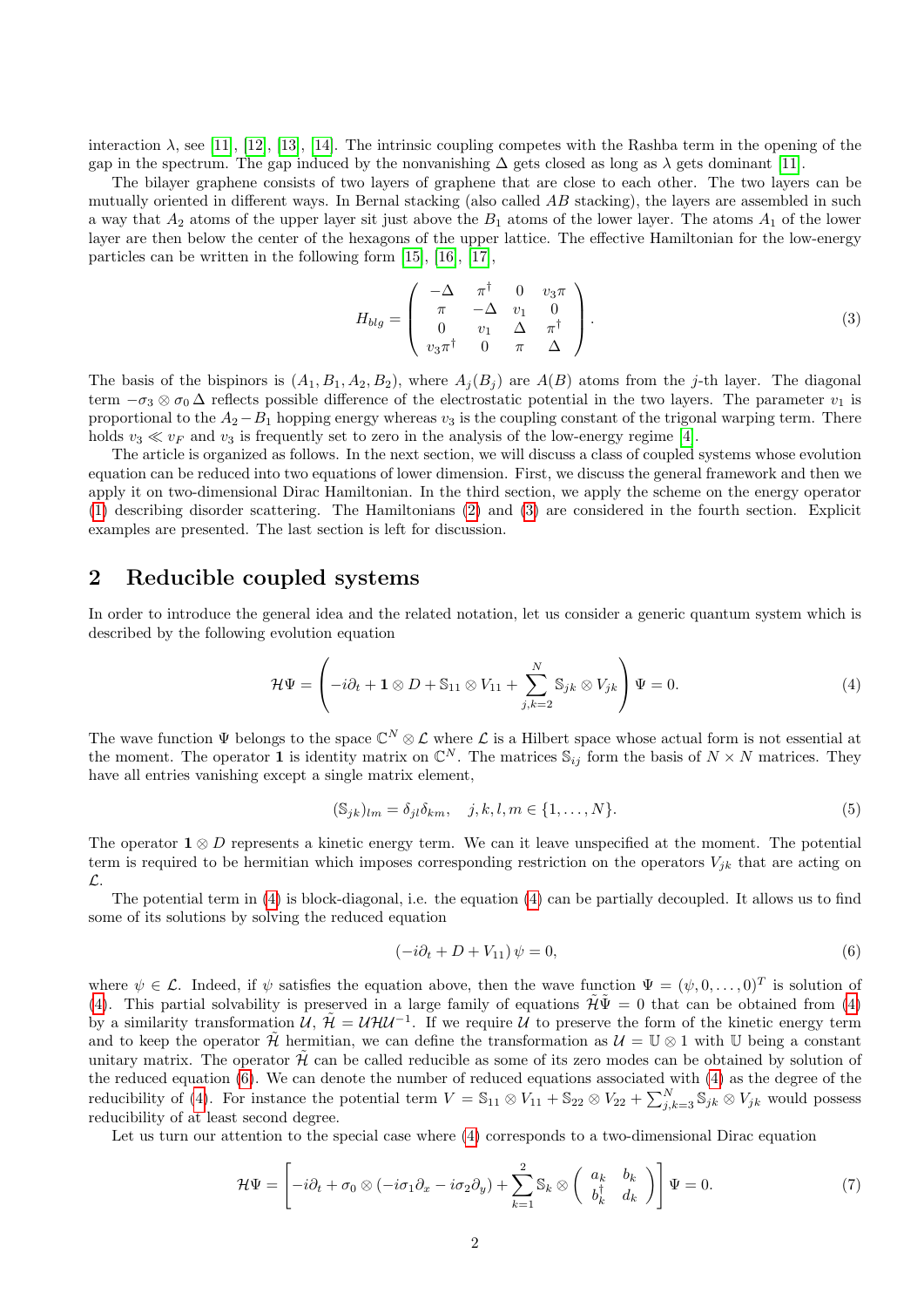For convenience, we denoted the projectors to the upper- and lower-spinor space as  $\mathbb{S}_k \equiv \mathbb{S}_{kk}$ . The equation [\(7\)](#page-1-3) can be reduced into these two equations

<span id="page-2-5"></span>
$$
\begin{bmatrix} -i\partial_t + \begin{pmatrix} 0 & -i\partial_x - \partial_y \\ -i\partial_x + \partial_y & 0 \end{pmatrix} + \begin{pmatrix} a_1 & b_1 \\ b_1^{\dagger} & d_1 \end{pmatrix} \end{bmatrix} \begin{pmatrix} \psi_1 \\ \psi_2 \end{pmatrix} = 0, \n\begin{bmatrix} -i\partial_t + \begin{pmatrix} 0 & -i\partial_x - \partial_y \\ -i\partial_x + \partial_y & 0 \end{pmatrix} + \begin{pmatrix} a_2 & b_2 \\ b_2^{\dagger} & d_2 \end{pmatrix} \end{bmatrix} \begin{pmatrix} \xi_1 \\ \xi_2 \end{pmatrix} = 0.
$$
\n(8)

Therefore, any solution of [\(7\)](#page-1-3) can be written as a linear combination of

<span id="page-2-4"></span>
$$
\Psi = (\psi_1, \psi_2, 0, 0)^T, \quad \Xi = (0, 0, \xi_1, \xi_2)^T.
$$
\n(9)

Let us generate the class of reducible systems associated with  $(7)$  by the following unitary transformation  $\mathcal{U}$ ,

$$
\mathcal{U} = \mathbb{U} \otimes 1. \tag{10}
$$

We can fix the unitary matrix  $\mathbb U$  without loss of generality as

$$
\mathbb{U} = \begin{pmatrix} \cos \tau & -e^{-i\phi} \sin \tau \\ e^{i\phi} \sin \tau & \cos \tau \end{pmatrix}, \quad \phi, \tau \in \mathbb{R}, \quad \mathbb{U}^{\dagger} = \mathbb{U}^{-1}.
$$
 (11)

The transformed equation reads as

 $\sim$ 

<span id="page-2-0"></span>
$$
\tilde{\mathcal{H}}\tilde{\Psi} = \mathcal{U}\mathcal{H}\mathcal{U}^{-1}\tilde{\Psi} = \left[-i\partial_t + \sigma_0 \otimes (-i\sigma_1 \partial_x - i\sigma_2 \partial_y) + \tilde{\mathcal{V}}\right]\tilde{\Psi} = 0, \quad \tilde{\Psi} = \mathcal{U}\Psi,
$$
\n(12)

where

<span id="page-2-1"></span>
$$
\tilde{\mathcal{V}} = \sum_{k=1}^{2} \mathbb{US}_k \mathbb{U}^{-1} \otimes \begin{pmatrix} a_k & b_k \\ b_k^{\dagger} & d_k \end{pmatrix} =
$$
\n
$$
\begin{pmatrix} \cos^2 \tau a_1 + \sin^2 \tau a_2 & \cos^2 \tau b_1 + \sin^2 \tau b_2 & \frac{1}{2} e^{-i\phi} (a_1 - a_2) \sin 2\tau & \frac{1}{2} e^{-i\phi} (b_1 - b_2) \sin 2\tau \end{pmatrix}
$$
\n(13)

$$
\begin{pmatrix}\n\cos^2 \tau a_1 + \sin^2 \tau a_2 & \cos^2 \tau b_1 + \sin^2 \tau b_2 & \frac{1}{2} e^{-i\phi} (a_1 - a_2) \sin 2\tau & \frac{1}{2} e^{-i\phi} (b_1 - b_2) \sin 2\tau \\
\cos^2 \tau b_1^{\dagger} + \sin^2 \tau b_2^{\dagger} & \cos^2 \tau d_1 + \sin^2 \tau d_2 & \frac{1}{2} e^{-i\phi} (b_1 - b_2)^{\dagger} \sin 2\tau & \frac{1}{2} e^{-i\phi} (d_1 - d_2)^{\dagger} \sin 2\tau \\
\frac{1}{2} e^{i\phi} (a_1 - a_2)^{\dagger} \sin 2\tau & \frac{1}{2} e^{i\phi} (b_1 - b_2) \sin 2\tau & \sin^2 \tau a_1 + \cos^2 \tau a_2 & b_2 \cos^2 \tau + b_1 \sin^2 \tau \\
\frac{1}{2} e^{i\phi} (b_1 - b_2)^{\dagger} \sin 2\tau & \frac{1}{2} e^{i\phi} (d_1 - d_2) \sin 2\tau & (b_2 \cos^2 \tau + b_1 \sin^2 \tau)^{\dagger} & \sin^2 \tau d_1 + \cos^2 \tau d_2\n\end{pmatrix}.
$$
 (14)

We would like to match  $\tilde{\mathcal{H}}$  with the corresponding Dirac operators in [\(1\)](#page-0-2), [\(2\)](#page-0-3) or [\(3\)](#page-1-0). First, we can see that the kinetic terms of [\(1\)](#page-0-2) and [\(12\)](#page-2-0) does not coincide. When comparing [\(12\)](#page-2-0) with [\(1\)](#page-0-2) or [\(3\)](#page-1-0), we can see that the potential term in  $(14)$  does not allow to set the components  $V_{14}$  and  $V_{23}$  independently. We can partially fix these deficiencies by an additional unitary transformation  $\mathcal{R}$ ,

$$
\mathcal{R} = \begin{pmatrix} 1 & 0 & 0 & 0 \\ 0 & 1 & 0 & 0 \\ 0 & 0 & 0 & \epsilon \\ 0 & 0 & 1 & 0 \end{pmatrix}, \quad \epsilon = \pm 1, \quad \mathcal{R}^{\dagger}\mathcal{R} = 1.
$$
 (15)

The parameter  $\epsilon$  makes it possible to choose between two different kinetic terms that appear in [\(1\)](#page-0-2) or [\(2\)](#page-0-3) and [\(3\)](#page-1-0). The transformed equation reads as

<span id="page-2-3"></span>
$$
\underline{\mathcal{H}}\underline{\Psi} = \mathcal{R}\tilde{\mathcal{H}}\mathcal{R}^{-1}\underline{\Psi} = \begin{bmatrix} 0 & \pi & 0 & 0 \\ \pi^{\dagger} & 0 & 0 & 0 \\ 0 & 0 & 0 & \epsilon\pi^{\dagger} \\ 0 & 0 & \epsilon\pi & 0 \end{bmatrix} + \underline{\mathcal{V}}\underline{\Psi} = 0, \quad \underline{\Psi} = \mathcal{R}\tilde{\Psi}, \tag{16}
$$

where

<span id="page-2-2"></span>
$$
\underline{V} = \mathcal{R}\tilde{V}\mathcal{R}^{-1} = \begin{pmatrix} \cos^2 \tau a_1 + \sin^2 \tau a_2 & \cos^2 \tau b_1 + \sin^2 \tau b_2 & \frac{1}{2}\epsilon e^{-i\phi} (b_1 - b_2) \sin 2\tau & \frac{1}{2}e^{-i\phi} (a_1 - a_2) \sin 2\tau \\ \cos^2 \tau b_1^{\dagger} + \sin^2 \tau b_2^{\dagger} & \cos^2 \tau d_1 + \sin^2 \tau d_2 & \frac{1}{2}\epsilon e^{-i\phi} (d_1 - d_2) \sin 2\tau & \frac{1}{2}e^{-i\phi} (b_1 - b_2)^{\dagger} \sin 2\tau \\ \frac{1}{2}\epsilon e^{i\phi} (b_1 - b_2)^{\dagger} \sin 2\tau & \frac{1}{2}\epsilon e^{i\phi} (d_1 - d_2) \sin 2\tau & \sin^2 \tau d_1 + \cos^2 \tau d_2 & \epsilon (b_2 \cos^2 \tau + b_1 \sin^2 \tau)^{\dagger} \\ \frac{1}{2}e^{i\phi} (a_1 - a_2) \sin 2\tau & \frac{1}{2}e^{i\phi} (b_1 - b_2) \sin 2\tau & \epsilon (b_2 \cos^2 \tau + b_1 \sin^2 \tau) & \sin^2 \tau a_1 + \cos^2 \tau a_2 \end{pmatrix}.
$$
\n(17)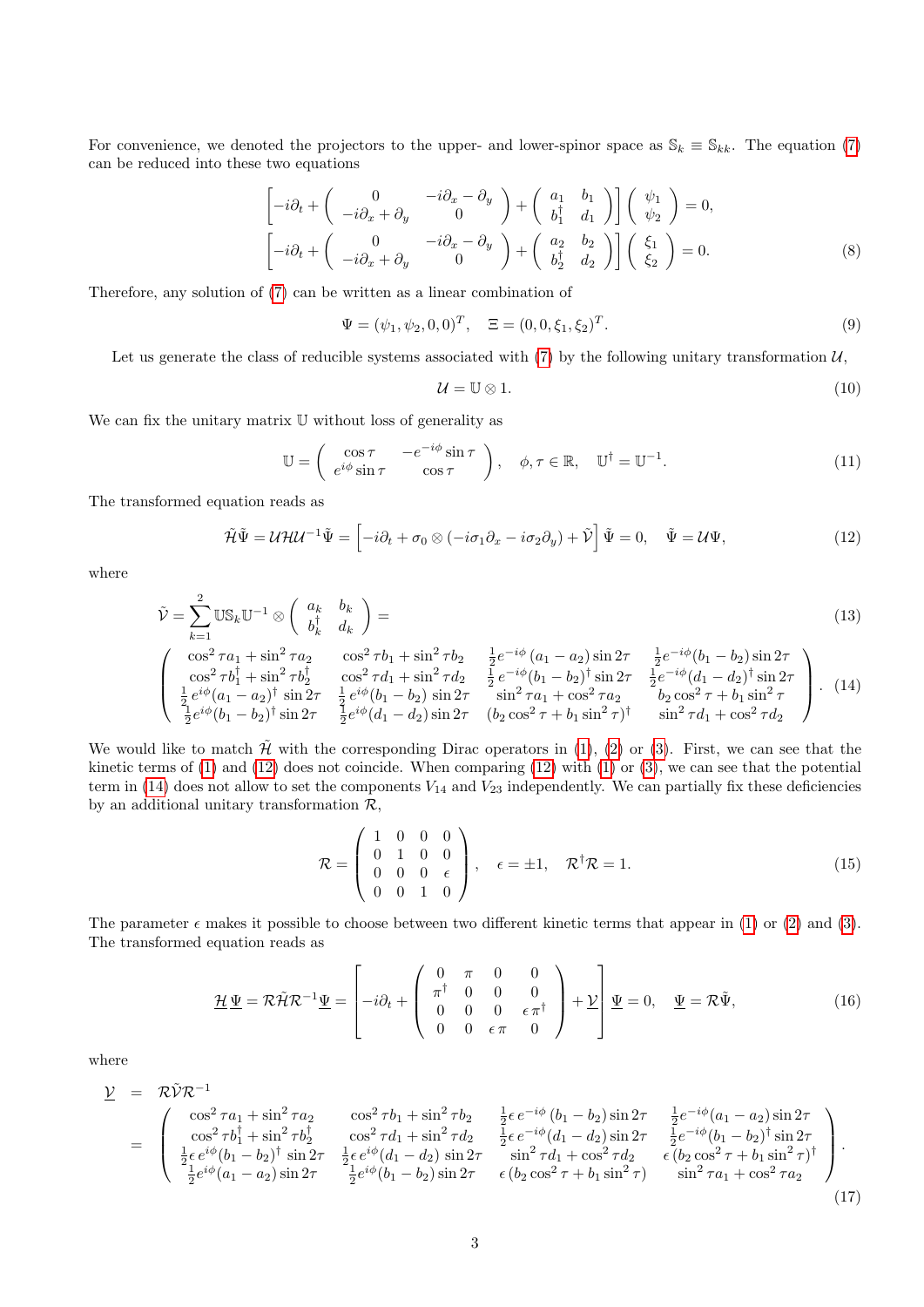Let us notice that the unitary transformation relating  $H$  and  $H$  is explicitly

<span id="page-3-1"></span>
$$
\mathcal{R}\mathcal{U} = \left(\begin{array}{cccc} \cos \tau & 0 & -e^{-i\phi}\sin \tau & 0\\ 0 & \cos \tau & 0 & -e^{-i\phi}\sin \tau\\ 0 & e^{i\phi}\sin \tau & 0 & \epsilon \cos \tau\\ e^{i\phi}\sin \tau & 0 & \cos \tau & 0 \end{array}\right). \tag{18}
$$

There are ten independent matrix elements in a hermitian  $4 \times 4$  matrix. In [\(17\)](#page-2-2), we are free to fix six of them whereas the remaining four are determined by this choice already. For instance, we can fix the potential term in the following form

<span id="page-3-0"></span>
$$
\underline{\mathcal{V}} = \begin{pmatrix} V_{11} & V_{12} & e^{-i\phi} V_{13} & e^{-i\phi} V_{14} \\ V_{12}^{\dagger} & V_{22} & e^{-i\phi} V_{23} & \epsilon e^{-i\phi} V_{13}^{\dagger} \\ e^{i\phi} V_{13}^{\dagger} & e^{i\phi} V_{23} & V_{22} - 2\epsilon V_{23} \cot 2\tau & \epsilon V_{12}^{\dagger} - 2V_{13}^{\dagger} \cot 2\tau \\ e^{i\phi} V_{14} & \epsilon e^{i\phi} V_{13} & \epsilon V_{12} - 2V_{13} \cot 2\tau & V_{11} - 2V_{14} \cot 2\tau \end{pmatrix} . \tag{19}
$$

Here the components  $V_{14} = \frac{1}{2}(a_1 - a_2)\sin 2\tau$  and  $V_{23} = \frac{1}{2}(d_1 - d_2)\sin 2\tau$  are hermitian. The reduced equations corresponding to [\(19\)](#page-3-0) can be written as

<span id="page-3-5"></span>
$$
\begin{bmatrix} -i\partial_t + \begin{pmatrix} 0 & \pi \\ \pi^\dagger & 0 \end{pmatrix} + \begin{pmatrix} V_{11} & V_{12} \\ V_{12}^\dagger & V_{22} \end{pmatrix} + \epsilon \tan \tau \begin{pmatrix} \epsilon V_{14} & V_{13} \\ V_{13}^\dagger & V_{23} \end{pmatrix} \begin{bmatrix} \psi_1 \\ \psi_2 \end{bmatrix} = 0, \n\begin{bmatrix} -i\partial_t + \begin{pmatrix} 0 & \pi \\ \pi^\dagger & 0 \end{pmatrix} + \begin{pmatrix} V_{11} & V_{12} \\ V_{12}^\dagger & V_{22} \end{pmatrix} - \epsilon \cot \tau \begin{pmatrix} \epsilon V_{14} & V_{13} \\ V_{13}^\dagger & V_{23} \end{pmatrix} \end{bmatrix} \begin{pmatrix} \xi_1 \\ \xi_2 \end{pmatrix} = 0.
$$
\n(20)

The two bispinors  $\Psi$  and  $\Xi$  get transformed into the following form

<span id="page-3-4"></span>
$$
\underline{\Psi} = \mathcal{R} \tilde{\Psi} = \begin{pmatrix} \cos \tau \psi_1 \\ \cos \tau \psi_2 \\ \epsilon e^{i\phi} \sin \tau \psi_2 \\ e^{i\phi} \sin \tau \psi_1 \end{pmatrix}, \quad \underline{\Xi} = e^{i\phi} \mathcal{R} \tilde{\Xi} = \begin{pmatrix} -\sin \tau \xi_1 \\ -\sin \tau \xi_2 \\ \epsilon e^{i\phi} \cos \tau \xi_2 \\ e^{i\phi} \cos \tau \xi_1 \end{pmatrix}.
$$
 (21)

By construction, the system described by [\(16\)](#page-2-3) is unitary equivalent to [\(7\)](#page-1-3) so that the densities of probability as well as the transition amplitudes are not affected by the unitary mapping. Nevertheless, the transformed potential term [\(17\)](#page-2-2) can represent a different physical situation when compared to [\(7\)](#page-1-3). We will illustrate this point in the next sections on the explicit examples.

It is worth mentioning that there is a class of interactions that have vanishing expectation value on the states  $\Psi$  and  $\Xi$ . Indeed, if we define

<span id="page-3-2"></span>
$$
\delta \mathcal{V} = \mathbb{S}_{12} \otimes \left( \begin{array}{cc} v_1 & v_2 \\ v_3 & v_4 \end{array} \right) + \mathbb{S}_{21} \otimes \left( \begin{array}{cc} v_1^\dagger & v_3^\dagger \\ v_2^\dagger & v_4^\dagger \end{array} \right),\tag{22}
$$

then it is rather direct observation that there holds  $\Psi^{\dagger} \delta V \Psi = \Xi^{\dagger} \delta V \Xi = 0$ , where  $\Psi$  and  $\Xi$  are given in [\(9\)](#page-2-4). This property is not altered by the unitary transformation [\(18\)](#page-3-1). Therefore, we can write

<span id="page-3-3"></span>
$$
\underline{\Psi}^{\dagger} \underline{\delta} \underline{\mathcal{V}} \underline{\Psi} = \underline{\Xi}^{\dagger} \underline{\delta} \underline{\mathcal{V}} \underline{\Xi} = 0, \quad \text{where} \quad \underline{\delta} \underline{\mathcal{V}} = \mathcal{R} \mathcal{U} \delta \mathcal{V} \mathcal{U}^{-1} \mathcal{R}^{-1}.
$$
 (23)

We will not present here the explicit form of  $\delta V$  as it can be obtained in straightforward manner with the use of [\(18\)](#page-3-1) and [\(22\)](#page-3-2). The property [\(23\)](#page-3-3) can be important when  $\delta V$  corresponds to a perturbation potential. If  $\Psi$  (or  $\Xi$ ) corresponds to a bound state of  $H$  with energy  $E$ , then the energy level is rather robust with respect to the small perturbation  $\delta V$  as the first order correction term for energy is vanishing,

$$
\delta E = \langle \underline{\Psi}, \underline{\delta \mathcal{V}} \underline{\Psi} \rangle = 0.
$$

We will discuss the explicit form of  $\delta V$  in the examples illustrated in the next section.

Let us conclude this section from two possible points of view. First, when we have an equation [\(7\)](#page-1-3) with the potential term [\(19\)](#page-3-0), we can make an ansatz [\(21\)](#page-3-4) for the bispinors and get the two equations [\(20\)](#page-3-5). The simple form of [\(19\)](#page-3-0) can serve for a quick test of reducibility of the potential term <sup>[3](#page-3-6)</sup>. Alternatively, we can construct the reducible model with  $4 \times 4$  matrix potential [\(17\)](#page-2-2) starting with the equations [\(8\)](#page-2-5). This approach is more suitable for construction of reducible system by employing the known equations [\(8\)](#page-2-5).

<span id="page-3-6"></span><sup>&</sup>lt;sup>3</sup>In line with our comment below [\(17\)](#page-2-2), it is possible to fix another six independent components and get another four dependent components in [\(17\)](#page-2-2).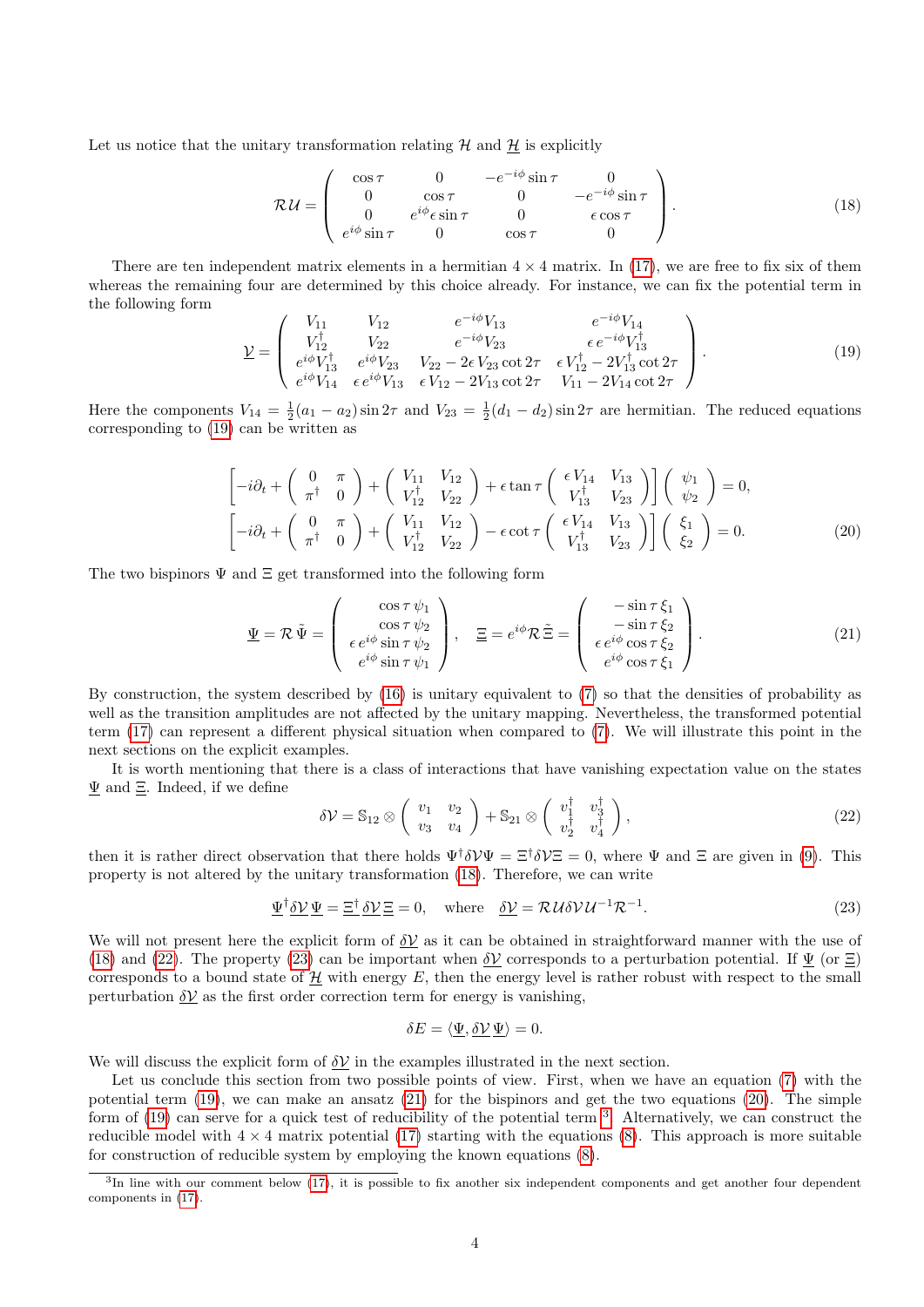## 3 Disorder scattering Hamiltonian

Let us identify [\(17\)](#page-2-2) with the potential term in [\(1\)](#page-0-2). We fix  $\epsilon = -1$ . There are two different ways how we can identify the matrix elements in the potential term in

$$
\begin{bmatrix} 0 & \pi & 0 & 0 \\ -i\partial_t + \begin{pmatrix} 0 & \pi & 0 & 0 \\ \pi^{\dagger} & 0 & 0 & 0 \\ 0 & 0 & 0 & -\pi^{\dagger} \\ 0 & 0 & -\pi & 0 \end{pmatrix} + \begin{pmatrix} V_A & V & W_A & W^+ \\ \overline{V} & V_B & W^+ & W_B \\ \overline{W}_A & \overline{W}^+ & V_A & V' \\ \overline{W}^+ & \overline{W}_B & \overline{V}' & V_B \end{pmatrix} \Psi = 0. \tag{24}
$$

First, we fix

<span id="page-4-0"></span>
$$
a_1 = d_2, \quad a_2 = d_1. \tag{25}
$$

Then

$$
V_A = \cos^2 \tau d_2 + \sin^2 \tau d_1, \quad V_B = \cos^2 \tau d_1 + \sin^2 \tau d_2
$$
  
\n
$$
V = \cos^2 \tau b_1 + \sin^2 \tau b_2, \quad V' = -(b_2 \cos^2 \tau + b_1 \sin^2 \tau)^{\dagger}
$$
\n(26)

$$
W_A = -\frac{1}{2}e^{-i\phi}(b_1 - b_2)\sin 2\tau, \quad W_B = -e^{-2i\phi}W_A^{\dagger}
$$
 (27)

$$
W^{+} = \frac{1}{2}e^{-i\phi}(d_2 - d_1)\sin 2\tau.
$$
\n(28)

The two associated reduced equations are

<span id="page-4-2"></span>
$$
\left[-i\partial_t + \begin{pmatrix} 0 & \pi \\ \pi^\dagger & 0 \end{pmatrix} + \begin{pmatrix} d_2 & b_1 \\ b_1^\dagger & d_1 \end{pmatrix}\right] \begin{pmatrix} \psi_1 \\ \psi_2 \end{pmatrix} = 0,\tag{29}
$$

$$
\left[-i\partial_t + \begin{pmatrix} 0 & \pi \\ \pi^\dagger & 0 \end{pmatrix} + \begin{pmatrix} d_1 & b_2 \\ b_2^\dagger & d_2 \end{pmatrix}\right] \begin{pmatrix} \xi_1 \\ \xi_2 \end{pmatrix} = 0.
$$
 (30)

The other option is to fix

<span id="page-4-1"></span>
$$
a_1 = d_1 + d_2 - a_2, \quad \tau = \pi/4. \tag{31}
$$

Then we get

$$
V_A = V_B = \frac{1}{2}(d_1 + d_2), \quad V = \frac{1}{2}(b_1 + b_2), \quad V' = -\frac{1}{2}(b_1 + b_2)^{\dagger}, \tag{32}
$$

$$
W_A = \frac{1}{2}e^{-i\phi}(b_2 - b_1), \quad W_B = \frac{1}{2}e^{-i\phi}(b_1 - b_2)^{\dagger}, \quad W^+ = \frac{1}{2}e^{-i\phi}(d_1 + d_2 - 2a_2). \tag{33}
$$

The two associated reduced equations are

<span id="page-4-4"></span>
$$
\left[-i\partial_t + \begin{pmatrix} 0 & \pi \\ \pi^\dagger & 0 \end{pmatrix} + \begin{pmatrix} d_1 + d_2 - a_2 & b_1 \\ b_1^\dagger & d_1 \end{pmatrix}\right] \begin{pmatrix} \psi_1 \\ \psi_2 \end{pmatrix} = 0,\tag{34}
$$

$$
\left[-i\partial_t + \begin{pmatrix} 0 & \pi \\ \pi^\dagger & 0 \end{pmatrix} + \begin{pmatrix} a_2 & b_2 \\ b_2^\dagger & d_2 \end{pmatrix}\right] \begin{pmatrix} \xi_1 \\ \xi_2 \end{pmatrix} = 0.
$$
 (35)

Below, we present two examples of the reducible Hamiltonian [\(1\)](#page-0-2) where each of them corresponds to one of the proposed substitutions [\(25\)](#page-4-0) or [\(31\)](#page-4-1).

### <span id="page-4-5"></span>3.1 Pöschl-Teller system

First, we fix the potential terms in the equations [\(29\)](#page-4-2) and [\(30\)](#page-4-2) in accordance with [\(25\)](#page-4-0) in the following manner

<span id="page-4-3"></span>
$$
\begin{bmatrix} -i\partial_t + \begin{pmatrix} 0 & -i\partial_x + \partial_y \\ -i\partial_x - \partial_y & 0 \end{pmatrix} + \begin{pmatrix} 0 & -i2\delta_1 \tanh(x/2\delta_1) \\ i2\delta_1 \tanh(x/2\delta_1) & 0 \end{pmatrix} \begin{pmatrix} \psi_1 \\ \psi_2 \end{pmatrix} = 0, (36)
$$

$$
\begin{bmatrix} -i\partial_t + \begin{pmatrix} 0 & -i\partial_x + \partial_y \\ -i\partial_x - \partial_y & 0 \end{pmatrix} + \begin{pmatrix} 0 & -2\delta_2 \tanh(y/2\delta_2) \\ -2\delta_2 \tanh(y/2\delta_2) & 0 \end{pmatrix} \begin{pmatrix} \xi_1 \\ \xi_2 \end{pmatrix} = 0. (37)
$$

Here we suppose that  $\delta_1 > 0$  and  $\delta_2 > 0$ . The equations [\(36\)](#page-4-3) and [\(37\)](#page-4-3) can be mapped one into the other one by an unitary transformation accompanied by an exchange of the variables  $x \leftrightarrow y$  and of the coupling parameters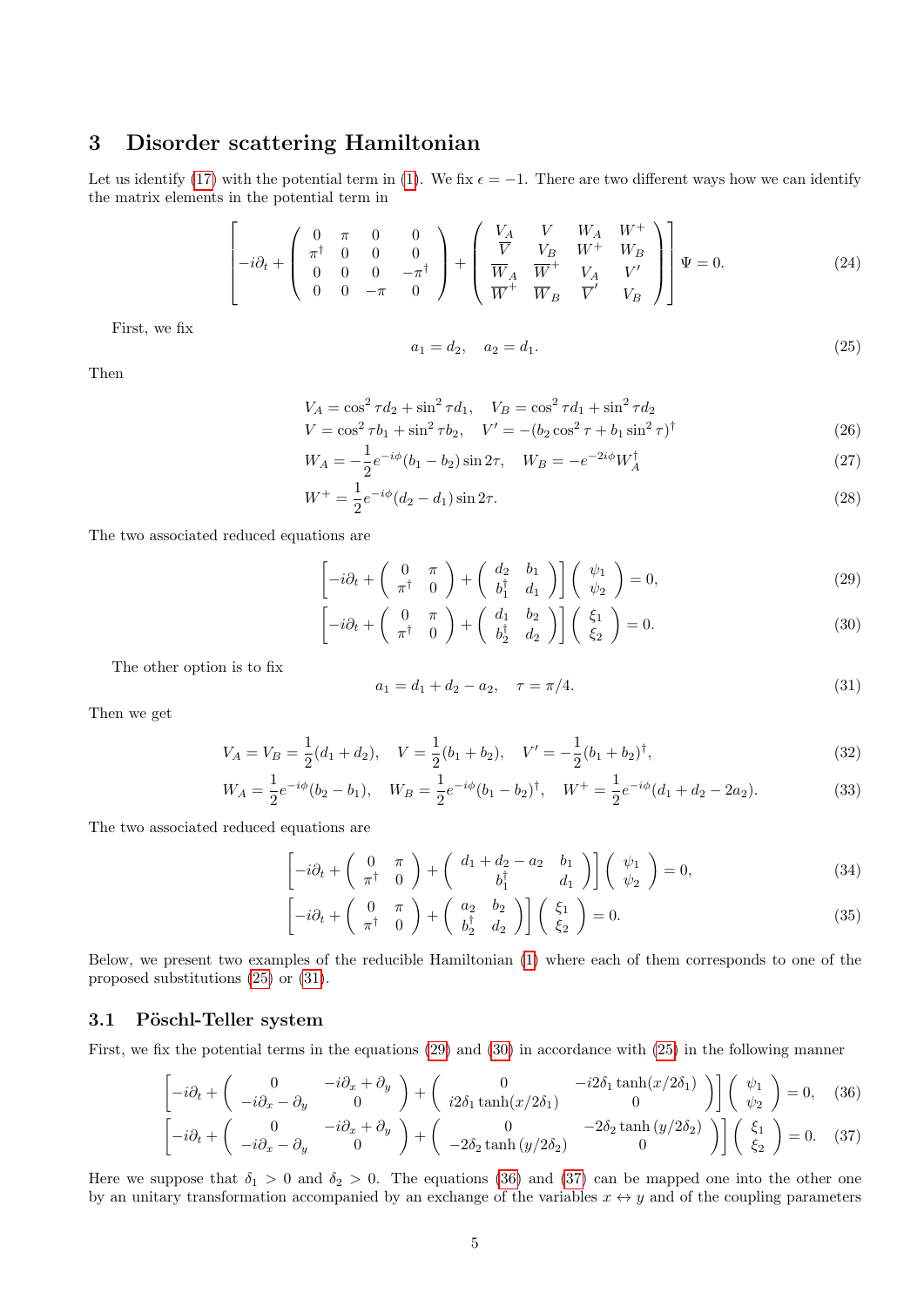$\delta_1 \leftrightarrow \delta_2$ . Each of the two equations corresponds to the Dirac equation with Pöschl-Teller potential that was solved analytically in  $[18]$ . Let us notice that an asymmetric version of the Pöschl-Teller was studied in  $[19]$ .

The system described by [\(36\)](#page-4-3) has translational invariance, i.e. it is possible to fix the momentum  $k_y$  along the symmetry axis and study the spectral properties of the effective one-dimensional system. There are discrete energies in the gap whose values are given by the following formula

<span id="page-5-1"></span>
$$
E_n^{(\delta_1)} = \sqrt{2\left(n - \frac{n^2}{8\delta_1^2}\right)\left(1 - \left(\frac{2\delta_1 k_y}{4\delta_1^2 - n}\right)^2\right)}.
$$
\n(38)

The associated square integrable eigenvector can be written as

<span id="page-5-2"></span>
$$
\psi_n = e^{i(-E_n t + k_y y)} \left( \begin{array}{c} -\frac{i}{E_n} (\partial_x + k_y + 2\delta_1 z) \left(\frac{z+1}{2}\right)^\sigma \left(\frac{1-z}{2}\right)^\rho P_n^{2\rho,2\sigma}(z) \\ \left(\frac{z+1}{2}\right)^\sigma \left(\frac{1-z}{2}\right)^\rho P_n^{2\rho,2\sigma}(z) \end{array} \right),\tag{39}
$$

where  $\sigma = \delta_1 \sqrt{(k_y - 2\delta_1)^2 - E_n^2}$ ,  $\rho = \delta_1 \sqrt{(2\delta_1 + k_y)^2 - E_n^2}$ ,  $z = \tanh(x/2\delta_1)$ . The requirement of square integrability of  $\psi_n$  restricts both the range of positive integers  $n, n \in \{0, \ldots, 4\delta_1^2\}$  and the range of  $k_y, |k_y| < 2\delta_1$ , see [\[18\]](#page-11-3). Additionally, the parameters  $\sigma$  and  $\rho$  have to be real. It implies that  $E_n$  has to satisfy the following inequalities,  $|k_y - 2\delta_1| > |E_n|, |k_y + 2\delta_1| > |E_n|$ . These inequalities define the region where the discrete energy bands  $E_n$  can appear, see Fig. [1.](#page-5-0) The energy spectrum of the Hamiltonian in [\(37\)](#page-4-3) and the corresponding solutions ( $\xi_1, \xi_2$ ) of (37) can be obtained from [\(38\)](#page-5-1) and [\(39\)](#page-5-2) in the straightforward manner and we will not present them here explicitly.

The reducible  $4 \times 4$  potential term [\(17\)](#page-2-2) acquires the following form

<span id="page-5-3"></span>
$$
\underline{\mathcal{V}} = \begin{pmatrix} 0 & V & W_A & 0 \\ \overline{V} & 0 & 0 & W_B \\ \overline{W}_A & 0 & 0 & V' \\ 0 & \overline{W}_B & \overline{V}' & 0 \end{pmatrix},
$$
(40)

where

$$
V = -2i\delta_1 \cos^2 \tau \tanh \frac{x}{2\delta_1} - 2\delta_2 \sin^2 \tau \tanh \frac{y}{2\delta_2}, \qquad W_A = ie^{-i\phi} \sin 2\tau (\delta_1 \tanh \frac{x}{2\delta_1} + i\delta_2 \tanh \frac{y}{2\delta_2}), \quad (41)
$$
  

$$
V' = -2i\delta_1 \sin^2 \tau \tanh \frac{x}{2\delta_1} + 2\delta_2 \cos^2 \tau \tanh \frac{y}{2\delta_2}, \qquad W_B = -e^{-2i\phi} W_A^{\dagger}.
$$
 (42)

<span id="page-5-0"></span>The nonvanishing components of the potential term are illustrated in Fig[.2.](#page-6-0)



Figure 1: The energy bands  $E_n = E_n(k_y)$  in [\(38\)](#page-5-1). The dashed lines are formed by the function  $\pm |k_y - 2\delta_1|$  and  $\pm |k_y + 2\delta_1|$ . We fixed  $\delta_1 = \sqrt{3}/2$ .

### 3.2 Crossed combs of scatterers

The substitution [\(31\)](#page-4-1) allows more freedom in the choice of the diagonal elements of the potential terms in [\(35\)](#page-4-4). For illustration, we pick up the model discussed recently in [\[20\]](#page-11-5). We fix the equations [\(34\)](#page-4-4) and [\(35\)](#page-4-4) as

<span id="page-5-4"></span>
$$
\left[-i\partial_t + \begin{pmatrix} 0 & \pi \\ \pi^\dagger & 0 \end{pmatrix} - \begin{pmatrix} \frac{4m_1\omega_1^2\sin^2\kappa_1 x}{D_1(x,y)} & 0\\ 0 & \frac{4m_1\omega_1^2\sin^2\kappa_1 x}{D_1(x,y)} \end{pmatrix}\right] \begin{pmatrix} \psi_1\\ \psi_2 \end{pmatrix} = 0, \tag{43}
$$

$$
\begin{bmatrix} -i\partial_t + \begin{pmatrix} 0 & \pi \\ \pi^\dagger & 0 \end{pmatrix} - \begin{pmatrix} \frac{4m_2\omega_2^2 \sin^2 \kappa_2 y}{D_2(x,y)} & 0\\ 0 & \frac{4m_2\omega_2^2 \sin^2 \kappa_2 y}{D_2(x,y)} \end{pmatrix} \end{bmatrix} \begin{pmatrix} \xi_1\\ \xi_2 \end{pmatrix} = 0, \tag{44}
$$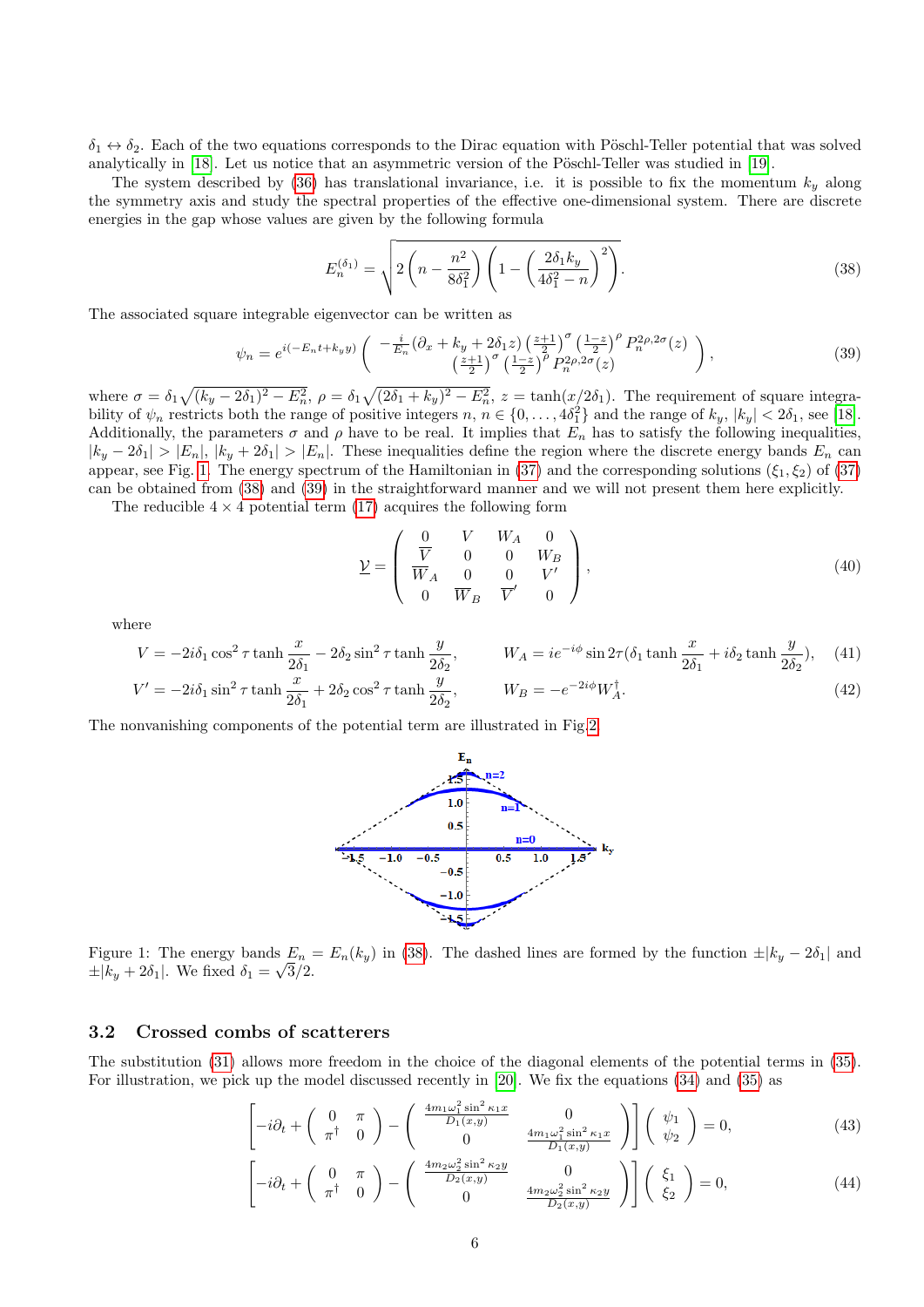<span id="page-6-0"></span>

Figure 2: This figure represents the real part (green) and the imaginary part (yellow) of the expressions  $V, V', W_A$ and  $W_B$  in the potential [\(40\)](#page-5-3). Here we used the parameters  $\delta_1 = \sqrt{3}/2$ ,  $\tau = \pi/4$ ,  $\delta_2 = 1/\sqrt{2}$ ,  $\phi = \pi/4$ 

where

$$
D_1(x,y) = m_1^2 + \omega_1^2 \cos(2\kappa_1 x) + \kappa_1^2 \cosh(2\omega_1 y), \quad D_2(x,y) = m_2^2 + \omega_2^2 \cos(2\kappa_2 y) + \kappa_2^2 \cosh(2\omega_2 x),
$$

 $\omega_a$ ,  $m_a$  are real constants and  $\kappa_a = \sqrt{m_a^2 + \omega_a^2}$ ,  $a = 1, 2$ . Let us notice that the equation [\(43\)](#page-5-4) can be transformed into [\(44\)](#page-5-4) by a matrix unitary transformation  $\exp(i\pi\sigma_3/4)$  accompanied by the change of coordinates  $x \to -y$ ,  $y \to x$  and possibly different choice of the free parameters  $\omega_1 \to \omega_2$ ,  $\kappa_1 \to \kappa_2$ . The system described by [\(43\)](#page-5-4) can be solved for  $E = m$ . For this energy level, it is possible to find scattering states as well as two states localized at the potential barrier [\[20\]](#page-11-5). As the two localized states are practically identical when comparing their densities of probabilities, let us present just one of them. Its explicit form is

<span id="page-6-2"></span>
$$
\psi = \frac{\sqrt{2}\kappa^2}{D_1(x,y)} e^{im_1t} \begin{pmatrix} \omega_1 \sin(\kappa_1 x) \sinh(\omega_1 y) - i \cosh(\omega_1 y) (m_1 \sin(\kappa_1 x) + \kappa_1 \cos(\kappa_1 x)) \\ \cosh(\omega_1 y) (m_1 \sin(\kappa_1 x) - \kappa_1 \cos(\kappa_1 x)) + i\omega_1 \sin(\kappa_1 x) \sinh(\omega_1 y) \end{pmatrix},
$$
\n(45)

and it solves [\(43\)](#page-5-4). The corresponding solution of [\(44\)](#page-5-4) can be found in the following form

<span id="page-6-3"></span>
$$
\xi = e^{i\frac{\pi}{4}\sigma_3}\psi_1|_{x \to -y, y \to x, \omega_1 \to \omega_2, \kappa_1 \to \kappa_2}.\tag{46}
$$

The reducible potential  $\underline{V}$  in [\(17\)](#page-2-2) then reads as

<span id="page-6-1"></span>
$$
\underline{\mathcal{V}} = \begin{pmatrix} V_A & 0 & 0 & W^+ \\ 0 & V_A & -W^+ & 0 \\ 0 & -W^+ & V_A & 0 \\ \overline{W^+} & 0 & 0 & V_A \end{pmatrix},
$$
(47)

where

<span id="page-6-4"></span>
$$
V_A = -\frac{2m_1\omega_1\sin^2\kappa_1x}{D_1(x,y)} - \frac{2m_2\omega_2\sin^2\kappa_2x}{D_2(x,y)}, \quad W^+ = -2e^{-i\phi}\left(\frac{2m_1\omega_1\sin^2\kappa_1x}{D_1(x,y)} - \frac{2m_2\omega_2\sin^2\kappa_2x}{D_2(x,y)}\right). \tag{48}
$$

The localized solutions for the reducible system with the potential [\(47\)](#page-6-1) can be constructed by substitution of [\(45\)](#page-6-2) and [\(46\)](#page-6-3) into [\(21\)](#page-3-4). Their density of probability of the localized states as well as the plots of the nonvanishing components of  $\underline{V}$  can be found in Fig. [3.](#page-7-0)

## 4 Spin-orbit interaction and bi-layer graphene

We fix  $\epsilon = 1$  and

$$
a_2 = a_1, \quad b_2 = b_1 = 0, \quad \tau = \pi/4. \tag{49}
$$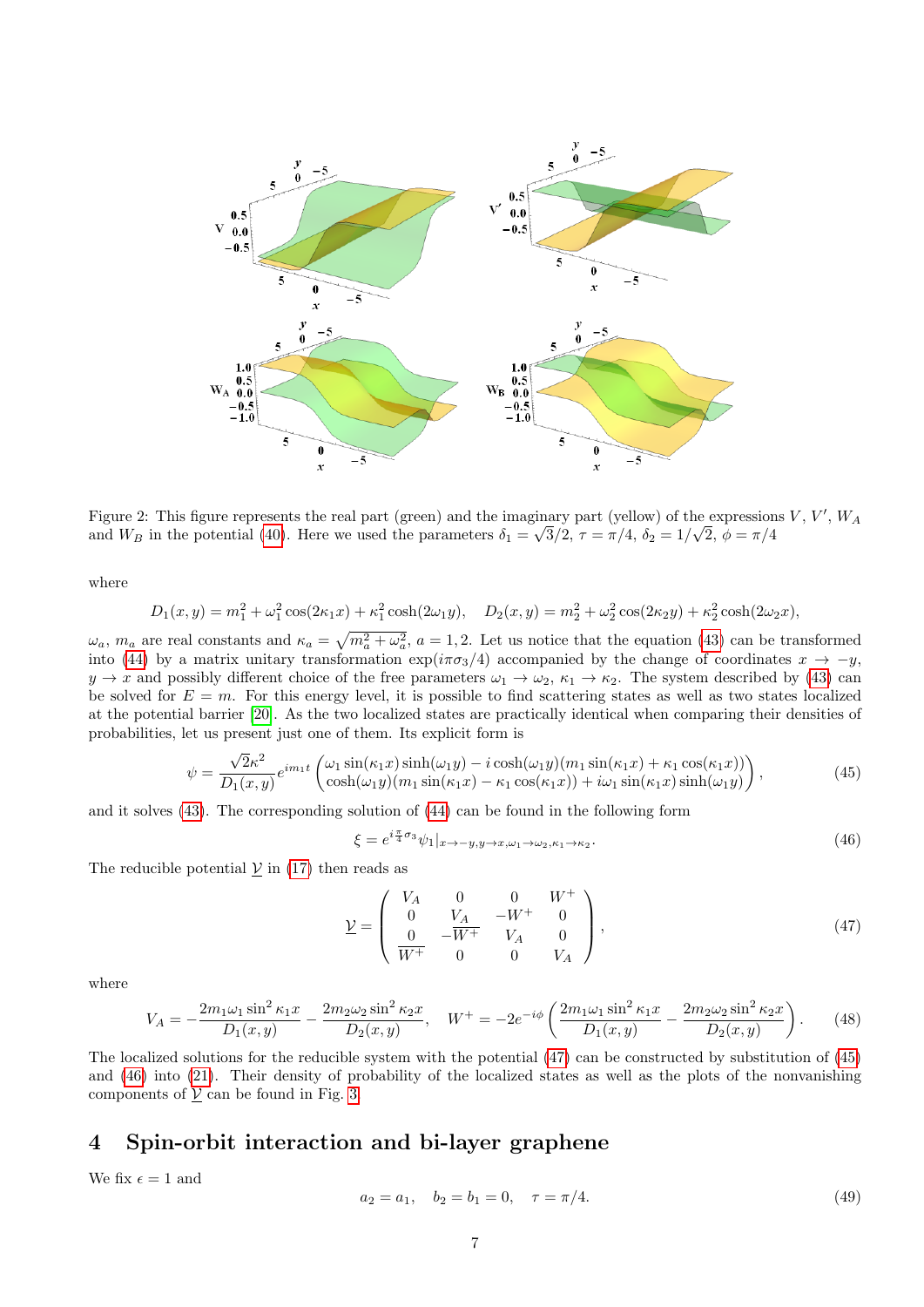<span id="page-7-0"></span>

Figure 3: The figure illustrates  $V_A$  (up left) and  $W^+$  (up right) in [\(48\)](#page-6-4), and density of probability of  $\Psi$  (down left) and  $\Xi$  (down right), see [\(21\)](#page-3-4). In this case  $m_2 = 2m_1 = 2$ ,  $\omega_1 = 3/2$ ,  $\omega_2 = 2$ ,  $\phi = 0$ .

Substituting these quantities into [\(17\)](#page-2-2), we get the following equation for the reducible system,

<span id="page-7-1"></span>
$$
\begin{bmatrix} 0 & \pi & 0 & 0 \\ -i\partial_t + \begin{pmatrix} 0 & \pi & 0 & 0 \\ \pi^{\dagger} & 0 & 0 & 0 \\ 0 & 0 & 0 & \pi^{\dagger} \\ 0 & 0 & \pi & 0 \end{pmatrix} + \begin{pmatrix} \mu + \Delta & 0 & 0 & 0 \\ 0 & \mu - \Delta & e^{-i\phi}\lambda & 0 \\ 0 & e^{i\phi}\lambda & \mu - \Delta & 0 \\ 0 & 0 & 0 & \mu + \Delta \end{pmatrix} \Psi = 0, \tag{50}
$$

where

$$
\Delta = \frac{a_1}{2} - \frac{d_1 + d_2}{4}, \quad \mu = \frac{a_1}{2} + \frac{d_1 + d_2}{4}, \quad \lambda = \frac{d_1 - d_2}{2}.
$$
\n<sup>(51)</sup>

In order to identify the kinetic energy term with  $(2)$  or  $(3)$ , we have to set

<span id="page-7-3"></span>
$$
\pi = -i\partial_x. \tag{52}
$$

This way, we are restricted to the effectively  $1 + 1$  dimensional Hamiltonian. Such operator can be obtained by fixing  $k_y = 0$  in the two dimensional systems with translational symmetry along y axis. We will suppose that this is the case. For  $\phi = \pi/2$ , the potential term in [\(50\)](#page-7-1) can be identified with the Hamiltonian with spin-orbital interaction [\(2\)](#page-0-3). When  $\phi = 0$ , it corresponds to the bilayer Hamiltonian [\(3\)](#page-1-0) with an additional inhomogeneous mass term on the two layers. The two associated reduced equations are

<span id="page-7-2"></span>
$$
\left[-i\partial_t + \begin{pmatrix} 0 & \pi \\ \pi^\dagger & 0 \end{pmatrix} + \begin{pmatrix} a_1 & 0 \\ 0 & d_1 \end{pmatrix}\right] \begin{pmatrix} \psi_1 \\ \psi_2 \end{pmatrix} = 0,\tag{53}
$$

$$
\left[-i\partial_t + \begin{pmatrix} 0 & \pi \\ \pi^\dagger & 0 \end{pmatrix} + \begin{pmatrix} a_1 & 0 \\ 0 & d_2 \end{pmatrix}\right] \begin{pmatrix} \xi_1 \\ \xi_2 \end{pmatrix} = 0.
$$
 (54)

When only one of the equations in  $(54)$  is exactly solvable, the system described in  $(50)$  is quasi-exactly solvable as we can find only a part of the existing solutions analytically. In order to illustrate compatibility of the scheme with time-dependent potentials, we fix

$$
a_1 = m \left( -1 + \frac{4\kappa^2 \cosh^2 \omega t}{D(t, x)} \right), \quad d_1 = -a_1,
$$
\n(55)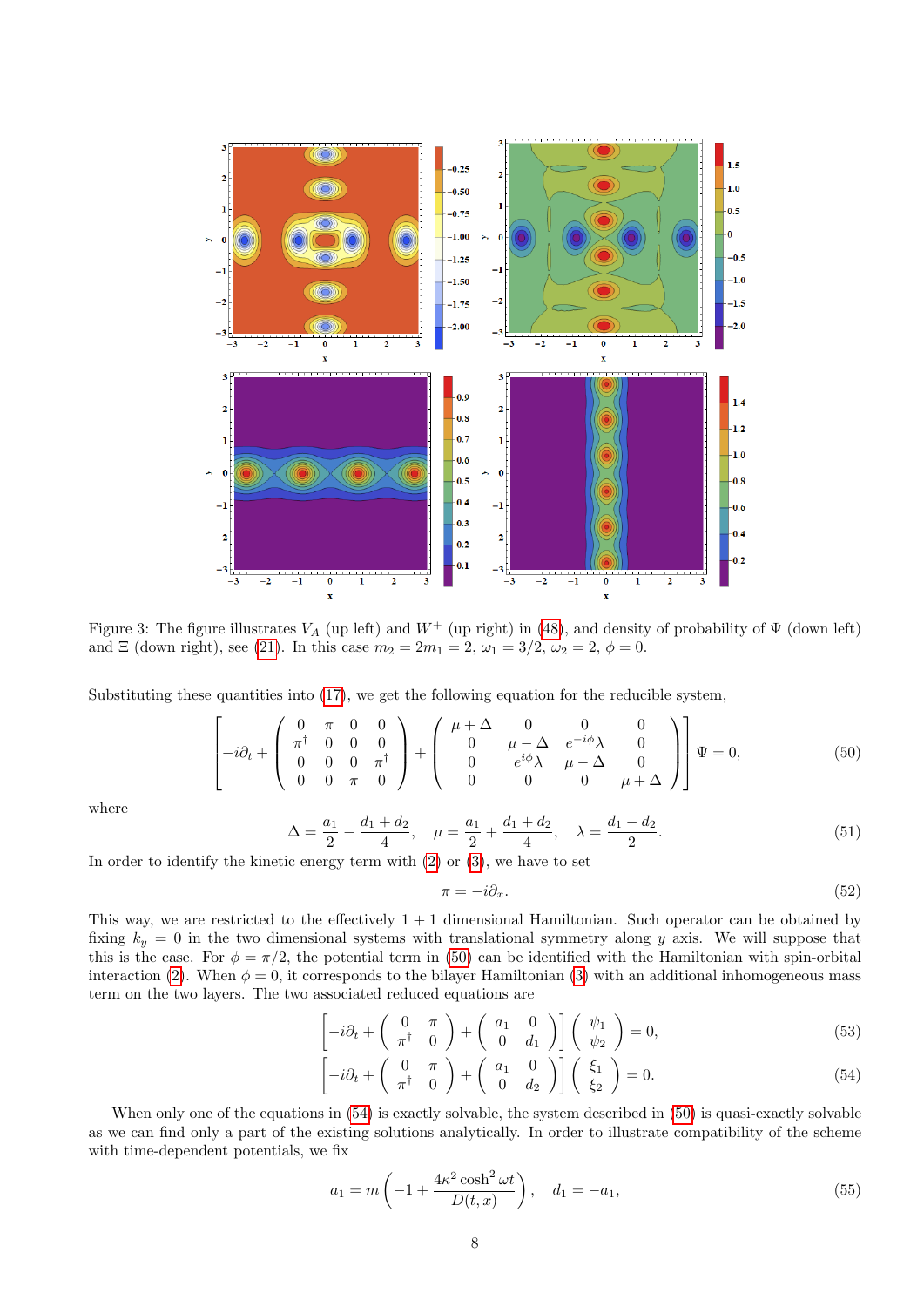<span id="page-8-2"></span>

Figure 4: Plots of  $\mu$  (left),  $\lambda$  (center) from [\(59\)](#page-8-0), and the probability density (right) of  $\Psi_1$  in [\(60\)](#page-8-1). We fixed  $\Delta = 1$ ,  $m = 1/2, \omega = 1/2, \tau = \pi/4.$ 

$$
D(t,x) = m^2 + \kappa^2 \cosh(2\omega t) + \omega^2 \cosh(2\kappa x), \quad \kappa = \sqrt{m^2 + \omega^2}.
$$
 (56)

We can leave  $d_2$  unspecified as we are interested in the solutions of  $(53)$ . With this choice of the potential functions, [\(53\)](#page-7-2) is exactly solvable, see [\[21\]](#page-11-6), [\[20\]](#page-11-5). Therefore, we can find solutions of the equation [\(50\)](#page-7-1) where

$$
\Delta = \frac{3a_1 - d_2}{4}, \quad \mu = \frac{a_1 + d_2}{4}, \quad \lambda = -\frac{a_1 + d_2}{2}.
$$
\n(57)

We can use the freedom in selecting the function  $d_2 = d_2(x,t)$  to fine-tune the electrostatic field  $\mu$ , the intrinsic spin-orbit interaction  $\Delta$  and Rashba term  $\lambda$ . For instance, when

$$
d_2 = -\left(4\delta + 3m - \frac{12m\kappa^2\cosh^2\omega t}{D(t,x)}\right),\tag{58}
$$

then  $\Delta \equiv \delta$  is constant whereas  $\mu$  and  $\lambda$  are inhomogeneous both in space and time,

<span id="page-8-0"></span>
$$
\mu = -\Delta - m + \frac{4m\kappa^2 \cosh^2 t\omega}{D(t, x)}, \quad \lambda = 2\left(\Delta + m - \frac{4m\kappa^2 \cosh^2 t\omega}{D(t, x)}\right),\tag{59}
$$

see Fig. [4](#page-8-2) for illustration. Independently on the explicit choice of  $d_2$ , we can find a set of solutions that stem from the equation [\(53\)](#page-7-2). For illustration, we present explicit form of two such states that solve the equation [\(50\)](#page-7-1),

<span id="page-8-1"></span>
$$
\Psi_1 = \frac{1}{D(t,x)} \begin{pmatrix} \sinh x \kappa (m \cosh t \omega + i \omega \sinh t \omega) \\ -i \kappa \cosh t \omega \cosh \kappa x \\ -i e^{i \phi} \kappa \cosh t \omega \cosh x \kappa \\ e^{i \phi} (m \cosh t \omega + i \omega \sinh t \omega) \sinh \kappa x \end{pmatrix}, \quad \Psi_2 = \frac{1}{D(t,x)} \begin{pmatrix} \kappa \cosh t \omega \cosh \kappa x \\ (-im \cosh t \omega - \omega \sinh t \omega) \sinh \kappa x \\ e^{i \phi} (-im \cosh t \omega - \omega \sinh t \omega) \sinh \kappa x \\ e^{i \phi} \kappa \cosh t \omega \cosh \kappa x \end{pmatrix}.
$$
\n
$$
(60)
$$

The states are spatially strongly localized. We present their density of probability as a function of time in Fig[.4.](#page-8-2)

In another scenario, we fix the functions  $a_1, d_1$  and  $d_2$  in the following manner,

<span id="page-8-3"></span>
$$
a_1 = m_1(x) + V_1 = m_2(x) + V_2, \quad d_1 = -m_1(x) + V_1, \quad d_2 = -m_2(x) + V_2 = -m_1(x) - V_1 + 2V_2. \tag{61}
$$

The first equation implies that  $m_2(x) = m_1(x) + V_1 - V_2$ . Then the components of the potential term in [\(50\)](#page-7-1) acquire the following form,

$$
\Delta(x,t) = m_1(x,t) + \frac{V_1 - V_2}{2}, \quad \mu = \frac{V_1 + V_2}{2}, \quad \lambda = V_1 - V_2.
$$
 (62)

The model presented in the Section [3.1](#page-4-5) can serve us for a quick illustration. The equations [\(36\)](#page-4-3) and [\(37\)](#page-4-3) can be brought into the following form by a simple unitary transformation,

<span id="page-8-4"></span>
$$
\begin{bmatrix} -i\partial_t + \begin{pmatrix} 0 & -i\partial_x \\ -i\partial_x & 0 \end{pmatrix} + \begin{pmatrix} 2\delta \tanh \frac{x}{2\delta} + k_y & 0 \\ 0 & -2\delta \tanh \frac{x}{2\delta} - k_y \end{pmatrix} \psi = 0, \tag{63}
$$

$$
\begin{bmatrix} -i\partial_t + \begin{pmatrix} 0 & -i\partial_x \\ -i\partial_x & 0 \end{pmatrix} + \begin{pmatrix} 2\delta \tanh\frac{x}{2\delta} + k_y - V_2 & 0 \\ 0 & -2\delta \tanh\frac{x}{2\delta} - k_y + V_2 \end{pmatrix} + V_2 \end{bmatrix} \xi = 0.
$$
 (64)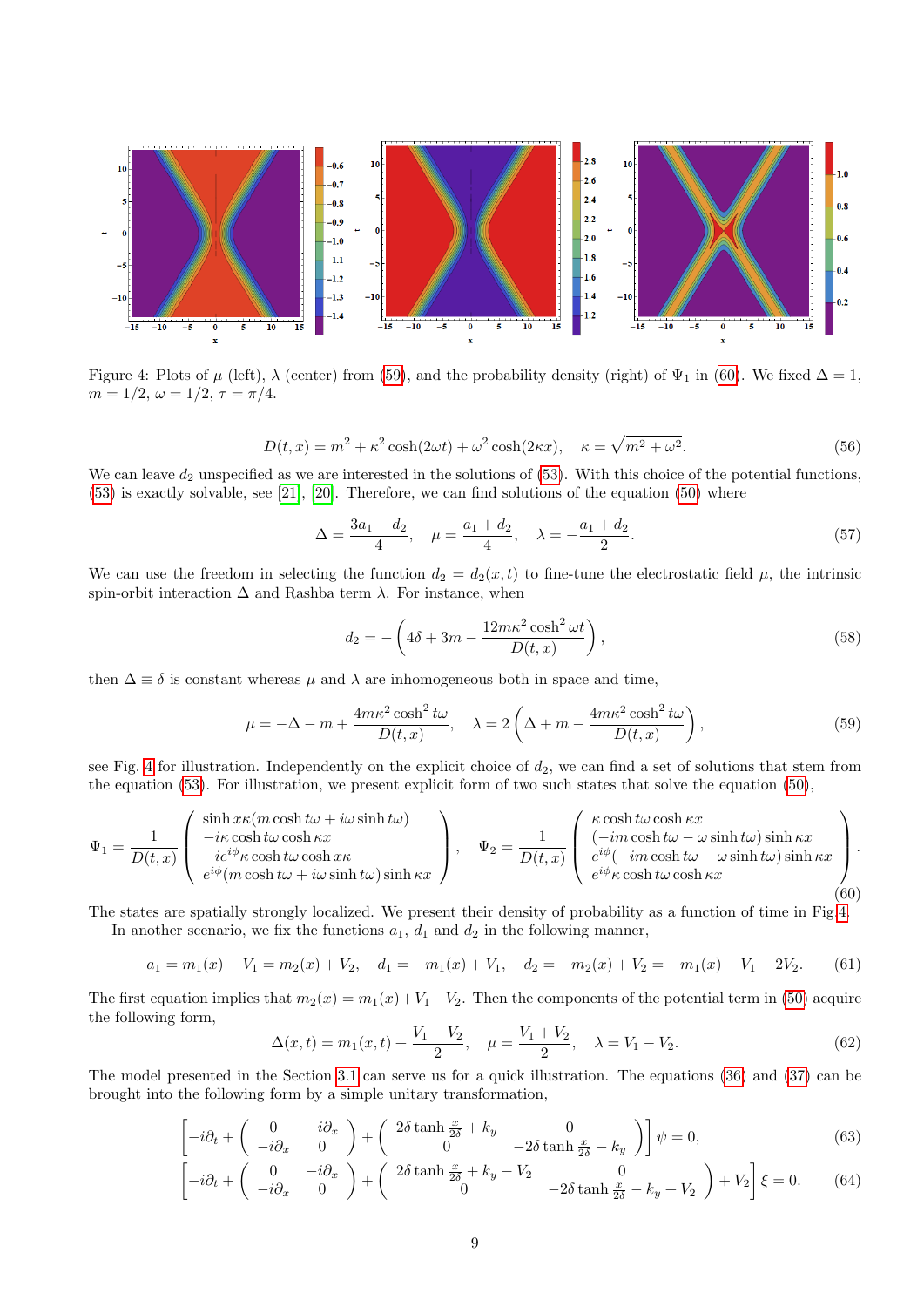Notice that  $k_y$  does not play the role of longitudinal momentum as it is fixed to be vanishing, see [\(52\)](#page-7-3). Here,  $k_y$ corresponds just to an interaction parameter. When comparing with [\(61\)](#page-8-3), we identified  $m_1 = 2\delta \tanh(x/2\delta) + k_y$ and  $V_1 = 0$ . The solutions of [\(63\)](#page-8-4) can be obtained easily from those discussed in the Section [3.1.](#page-4-5) We get

$$
\psi_n = e^{-iE_n t} U^{-1} \begin{pmatrix} -\frac{i}{E_n} (\partial_x + k_y + 2\delta z) \left(\frac{z+1}{2}\right)^\sigma \left(\frac{1-z}{2}\right)^\rho P_n^{2\rho,2\sigma}(z) \\ \left(\frac{z+1}{2}\right)^\sigma \left(\frac{1-z}{2}\right)^\rho P_n^{2\rho,2\sigma}(z) \end{pmatrix}, \quad U = e^{i\frac{\pi}{4}\sigma_1}.
$$
 (65)

The parameters are given by  $\sigma = \delta \sqrt{(k_y - 2\delta)^2 - E_n^2}$ ,  $\rho = \delta \sqrt{(k_y + 2\delta)^2 - E_n^2}$ ,  $z = \tanh(x/2\delta)$ . The corresponding energies are

$$
E_n = \sqrt{2\left(n - \frac{n^2}{8\delta^2}\right)\left(1 - \left(\frac{2\delta k_y}{4\delta^2 - n}\right)^2\right)}.
$$
\n(66)

The solution of [\(64\)](#page-8-4) can be obtained via a change of parameters and an additional phase factor,

$$
\xi_n = e^{-iV_2 t} \psi_n|_{k_y \to k_y - V_2}.\tag{67}
$$

The reducible system with the potential in [\(50\)](#page-7-1) has the following explicit components,

$$
\Delta = k_y - \frac{V_2}{2} + 2\delta \tanh \frac{x}{2\delta}, \quad \mu = \frac{V_2}{2}, \quad \lambda = -V_2.
$$
 (68)

Therefore, there is a constant electrostatic field, constant Rashba interaction and space-dependent intrinsic spinorbit term in the system. The later term acquires constant values asymptotically.

At the end of the section, let us notice that for the spin-orbit interaction, the potential term  $\delta V$  in [\(23\)](#page-3-3) reads as

<span id="page-9-0"></span>
$$
\underline{\delta \mathcal{V}}|_{\epsilon=1,\tau=\frac{\pi}{4},\phi=\frac{\pi}{2}} = \begin{pmatrix} \text{Im } v_1 & \frac{i}{2}(\overline{v_3} - v_2) & \frac{1}{2}(v_2 + \overline{v_3}) & \text{Re } v_1 \\ -\frac{i}{2}(v_3 - \overline{v_2}) & \text{Im } v_4 & \text{Re } v_4 & \frac{1}{2}(\overline{v_2} + v_3) \\ \frac{1}{2}(\overline{v_2} + v_3) & \text{Re } v_4 & -\text{Im } v_4 & -\frac{i}{2}(\overline{v_2} - v_3) \\ \text{Re } v_1 & \frac{1}{2}(v_2 + \overline{v_3}) & \frac{i}{2}(v_2 - \overline{v_3}) & -\text{Im } v_1 \end{pmatrix}.
$$
 (69)

In case of bilayer graphene, we have

$$
\underline{\delta \mathcal{V}}|_{\epsilon=1,\tau=\frac{\pi}{4},\phi=0} = \begin{pmatrix} -\text{Re}\,v_1 & -\frac{1}{2}(\overline{v_3} + v_2) & \frac{1}{2}(v_2 - \overline{v_3}) & i \,\text{Im}\,v_1 \\ -\frac{1}{2}(v_3 + \overline{v_2}) & -\text{Re}\,v_4 & i \,\text{Im}\,v_4 & \frac{1}{2}(-\overline{v_2} + v_3) \\ \frac{1}{2}(\overline{v_2} - v_3) & -i \,\text{Im}\,v_4 & \text{Re}\,v_4 & \frac{1}{2}(\overline{v_2} + v_3) \\ -i \,\text{Im}\,v_1 & \frac{1}{2}(-v_2 + \overline{v_3}) & \frac{1}{2}(v_2 + \overline{v_3}) & \text{Re}\,v_1 \end{pmatrix} . \tag{70}
$$

In particular, fixing  $v_1 = v_4 = 0$ ,  $v_3 = -\overline{v_2}$ ,  $v_2(x) \in \mathbb{R}$ , the expression [\(69\)](#page-9-0) reduces into

$$
\underline{\delta \mathcal{V}}|_{\epsilon=1,\tau=\frac{\pi}{4},\phi=\frac{\pi}{2}} = v_2(x) \,\sigma_0 \otimes \sigma_2. \tag{71}
$$

It corresponds to the vector potential of the magnetic field perpendicular to the surface. Therefore, we can conclude that the discrete energies of the Hamiltonian in [\(50\)](#page-7-1) are robust with respect to small perturbations of the potential term by external magnetic field, or, identifying  $v_2(x) \equiv \kappa_y$ , with respect to small fluctuations of the longitudinal momentum  $\kappa_u$ .

### 5 Conclusion

In the article, we focused on the analysis of coupled quantum systems where exact solution of their dynamical equation can be obtained from lower-dimensional, uncoupled settings. In the presented reduction scheme, the family of reducible Dirac Hamiltonians was found in [\(16\)](#page-2-3)-[\(17\)](#page-2-2). We showed that its members are, by construction, related to an uncoupled system via unitary transformation. We compared the class of reducible Hamiltonians with the operators that describe physically relevant situations in graphene. In particular, we discussed the system with disorder scattering Hamiltonian in section 3 where the impurities or interaction with the substrate can cause intervalley scattering. The system with spin-orbit interaction or the model of bilayer graphene were considered in the section 4. In all these cases, we showed on explicit examples that the reduction scheme is applicable for potentials that lack translational symmetry as well as for the systems that depend explicitly on time.

The two Dirac operators, despite being related by unitary transformation, can describe very different physical systems. Contrary to the initial uncoupled operator, the unitary transformed Hamiltonian can serve in description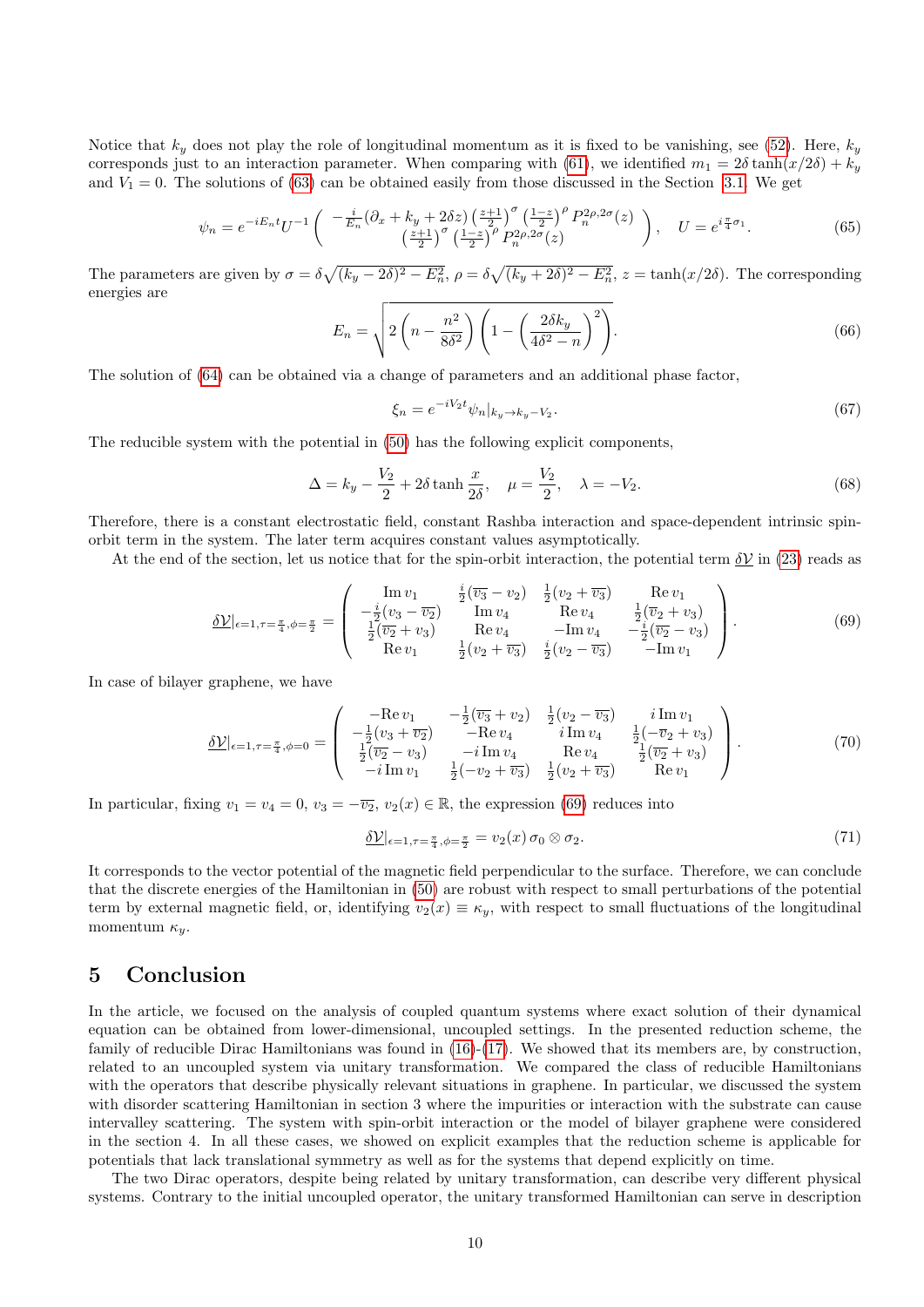of Dirac systems where either valley or spin-degrees of freedom are coupled by corresponding interactions. It is worth mentioning in this context that unitary transformation was used in [\[22\]](#page-11-7) to explain absence of back-scattering of Dirac fermions on electrostatic barriers. It was also employed in [\[23\]](#page-11-8) where exactly solvable model of Dirac fermions in electro-magnetic field was constructed.

We believe that the reducibility scheme can be useful for the analysis of the physics of graphene with the use of the exactly solvable models. In this context, let us mention e.g. analysis of the Dirac fermions in graphene in presence of an inhomogenous Rashba term [\[24\]](#page-11-9), [\[25\]](#page-11-10), [\[26\]](#page-11-11), of  $p-n$  or  $p-n-p$  junctions with spin-orbit interaction [\[27\]](#page-11-12), [\[28\]](#page-11-13), or the recent analysis of the exactly solvable models of bilayer graphene [\[29\]](#page-11-14), [\[30\]](#page-11-15). It would be also interesting to analyze  $4 \times 4$  systems that are not covered by the reducibility scheme. In this context, supersymmetric techniques could be particularly useful [\[31\]](#page-11-16). Finally, let us mention that in the current work, we supposed that the Dirac fermions live on entire plane. When terminated lattices are considered, the wave functions describing Dirac fermions are subject to specific boundary conditions. It would be interesting to discuss compatibility of the class of reducible Dirac operators with the boundary conditions. Nevertheless, we find further analysis in these directions beyond the scope of the present article.

## Acknowledgement

M.C.-C. thanks Department of Physics of the Nuclear Physics Institute of CAS for hospitality. V. J. was supported by GACR grant no 19-07117S. M.C.-C. acknowledges the support of CONACYT, project FORDECYT-PRONACES/61533/2020. M.C.-C. also acknowledges the Conacyt fellowship 301117.

## References

- <span id="page-10-0"></span>[1] W. G. Semenoff, "Condensed-Matter Simulation of a Three-Dimensional Anomaly," Phys. Rev. Lett 53, 2449 (1984).
- <span id="page-10-1"></span>[2] A. Altland, "Low-energy theory of disordered graphene," Phys. Rev. Lett. 97, 236802 (2006).
- <span id="page-10-2"></span>[3] E. McCann, K. Kechedzhi, V. I. Fal'Ko, H. Suzuura, T. Ando, B. L. Altshuler, "Weak-Localization Magnetoresistance and Valley Symmetry in Graphene," Phys. Rev. Lett. 97, 146805 (2006).
- <span id="page-10-3"></span>[4] J. L. Mañes, F. Guinea, M. A. H. Vozmediano, "Existence and topological stability of Fermi points in multilayered graphene," Phys. Rev. B 75, 155424 (2007).
- <span id="page-10-4"></span>[5] N. Shon, T. Ando, "Quantum Transport in Two-Dimensional Graphite System," J. Phys. Soc. Jap. 67, 2421 (1998).
- <span id="page-10-5"></span>[6] T. Ando, T. Nakanishi, "Impurity Scattering in Carbon Nanotubes: Absence of Back Scattering," J. Phys. Soc. Jap. 67, 1704 (1998).
- <span id="page-10-6"></span>[7] Ch. Fräßdorf, L. Trifunovic, N. Bogdanoff, P. W. Brouwer, "Graphene p n junction in a quantizing magnetic field: Conductance at intermediate disorder strength," Phys. Rev. B 94, 195439 (2016).
- <span id="page-10-7"></span>[8] Ando, Tsuneya, "Crossover between Positive and Negative Magnetoresistance in Graphene: Roles of Absence of Backscattering," J. Phys. Soc. Jap. 90, 044712 (2021).
- <span id="page-10-8"></span>[9] M. I. Katsnelson, Graphene: Carbon in two dimensions, Cambridge University Press 2012.
- <span id="page-10-9"></span>[10] A. Avsar, H. Ochoa, F. Guinea, B. Ozyilmaz, B. J. van Wees, I. J. Vera-Marun, "Colloquium: Spintronics in ¨ graphene and other two-dimensional materials," Rev. Mod. Phys. 92, 021003 (2020).
- <span id="page-10-10"></span>[11] C. L. Kane, E. J.Mele, "Quantum Spin Hall Effect in Graphene," Phys. Rev. Lett. 95, 226801, (2005).
- <span id="page-10-11"></span>[12] Zhe Wang et al. "Strong interface-induced spin-orbit interaction in graphene on WS2," Nat. Commun. 6, 8339 (2015 Sep 22).
- <span id="page-10-12"></span>[13] D. Huertas-Hernando, F. Guinea, A. Brataas, "Spin-orbit coupling in curved graphene, fullerenes, nanotubes, and nanotube caps," Phys. Rev. B 74, 155426 (2006).
- <span id="page-10-13"></span>[14] T. Ando, "Spin-Orbit Interaction in Carbon Nanotubes," J. Phys. Soc. Jap. 69, 1757 (2000).